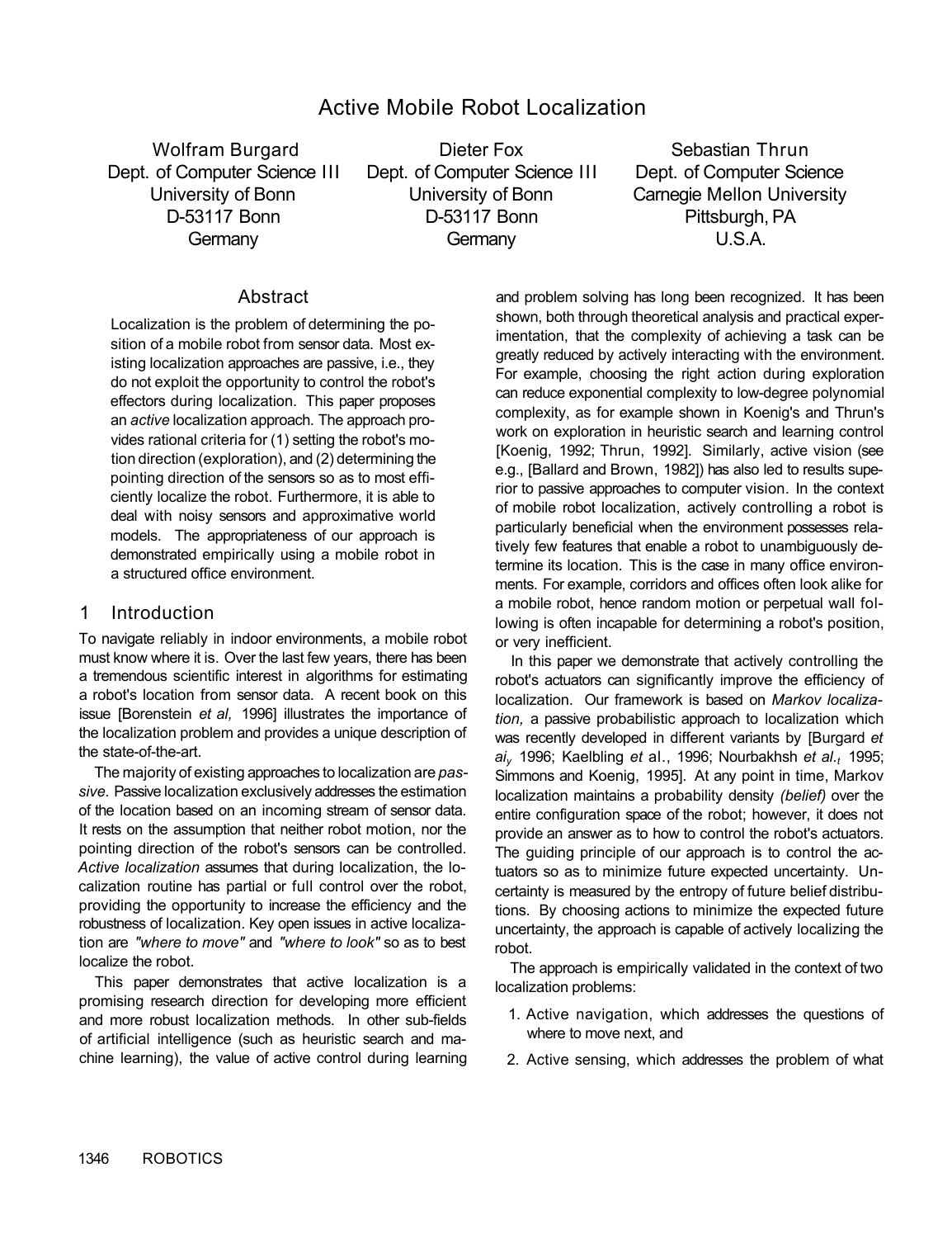sensors to use and where to point them.

Our implementation assumes that initially, the robot is given a metric map of its environment, but it does not know where it is. Notice that this is a difficult localization problem; most existing approaches (see, e.g., [Borenstein *et al,* 1996]) concentrate on situations where the initial robot location is known and are not capable of localizing a robot from scratch. Our approach has been empirically tested using a mobile robot equipped with a circular array of 24 sonar sensors. The key experimental result is that the efficiency of localization is improved drastically by actively controlling the robot's motion direction and by actively controlling its sensors.

### 2 Related Work

While most research has concentrated on passive localization (see e.g., [Borenstein *et al,* 1996]), active localization has received considerably little attention in the mobile robotics community. This is primarily because the majority of literature concerned with robot control (e.g., the planning community) assumes that the position of the robot is known, whereas research on localization has mainly focused on the estimation problem itself. In recent years, navigation under uncertainty has been addressed by a few researchers [Nourbakhsh *et al.,* 1995; Simmons and Koenig, 1995], who developed the Markov navigation paradigm. However, both their approaches do not aim at actively localizing the robot. Localization occurs as a side effect when operating the robot under uncertainty. Moreover, as argued by Kaelbling [Kaelbling *et al.y* 1996], there exist conditions under which the approach reported in [Simmons and Koenig, 1995] can exhibit cyclic behavior due to uncertainty in localization.

On the forefront of localization driven navigation, [Kuipers and Byun, 1981 ] used a rehearsal procedure to check whether a location has been visited while learning a map. In [Kleinberg, 1994] the problem of active localization is treated theoretically in finding "critical directions within the environment" under the assumption of perfect sensors.

In [Kaelbling *et* a/., 1995], acting in the environment is modeled as a partially observable Markov decision process (POMDP). This approach derives an *optimal* strategy for moving to a target location given that the position of the robot is not known perfectly. In [Kaelbling *et al.,* 1996] this method is extended by actions allowing the robot to improve its position estimation. This is done by minimizing the expected entropy after the immediate next robot control action. While this approach is computationally tractable, its greediness might prevent it from finding efficient solutions in realistic environments. For example, if disambiguating the robot's position requires the robot to move to a remote location, greedy single-step entropy minimization can fail to make the robot move there. In our own work [Thrun *et al,*  to appear], we have developed robot exploration techniques for efficiently mapping unknown environments. While such methods give better-than-random results when applied to localization, their primary goal is not to localize a robot, and there are situations in which they will fail to do so.

# 3 Active Localization by Entropy Minimization

#### 3.1 Markov Localization

This section briefly outlines the basic Markov localization algorithm upon which our approach is based. The key idea of Markov localization is to compute a probability distribution over all possible locations in the environment. Let  $d = \langle x, y, \theta \rangle$  denote a location. The distribution, denoted by *Bel(l),* expresses the robot's subjective belief for being at /. Initially, *Bel(l)* reflects the initial state of knowledge: if the robot knows its initial position, *Bel(l)* is centered on the correct location; if the robot does not know its initial location, *Bel(l)* is uniformly distributed to reflect the global uncertainty of the robot—the latter is the case in all our experiments.

*Bel(l)* is updated whenever...

... the robot moves. Robot motion is modeled by a conditional probability, denoted by  $P_a(l \mid l')$ .  $P_a(l \mid l')$ denotes the probability that action a, when executed at /', carries the robot to /. In the remainder of this section, actions *a* are of the type "Move to a location 1 meter in front and 2 meters to the right." Applied to  $i' = (0m, 0m, 90^{\circ}), P_{\alpha}(i \mid i')$  is centered around the expected new location  $l = \langle 2m, 1m, 90^{\circ} \rangle$ .

 $P_{a}(l \mid l')$  is used to update *Bel(l)* upon robot motion:

$$
Bel(l) \longleftarrow \int P_a(l \mid l') Bel(l') dl' \qquad (1)
$$

In our implementation,  $P_a(I \mid I')$  is obtained from a model of the robot's kinematics.

... the robot senses. Let *s* denote a sensor reading, and *P(s* | /) the likelihood of perceiving *s* at *I. P(s \ I)*  is usually referred to as *map of the environment,* since it specifies the probability of observations at the different locations in the environment. When sensing s, *Bel(l)* is updated according to the following rule:

$$
Bel(l) \longleftarrow \frac{P(s \mid l) Bel(l)}{P(s)} \qquad (2)
$$

Here *P(s)* is a normalizer that ensures that the *Bel (I)*  sum up to 1.

In general, *Bel(l)* can be represented by Kalman filters [Smith *et* al., 1990] or discrete approximation [Burgard *et al.,*  1996; Nourbakhsh *et* a/., 1995; Simmons and Koenig, 1995; Kaelbling *et al.,* 1996]. *P(s* | /), the map of the environment, is a crucial component of the update equations. It specifies the likelihood of observing *s* at location /, for any choice of *s* and /. In [Moravec, 1988] and our previous work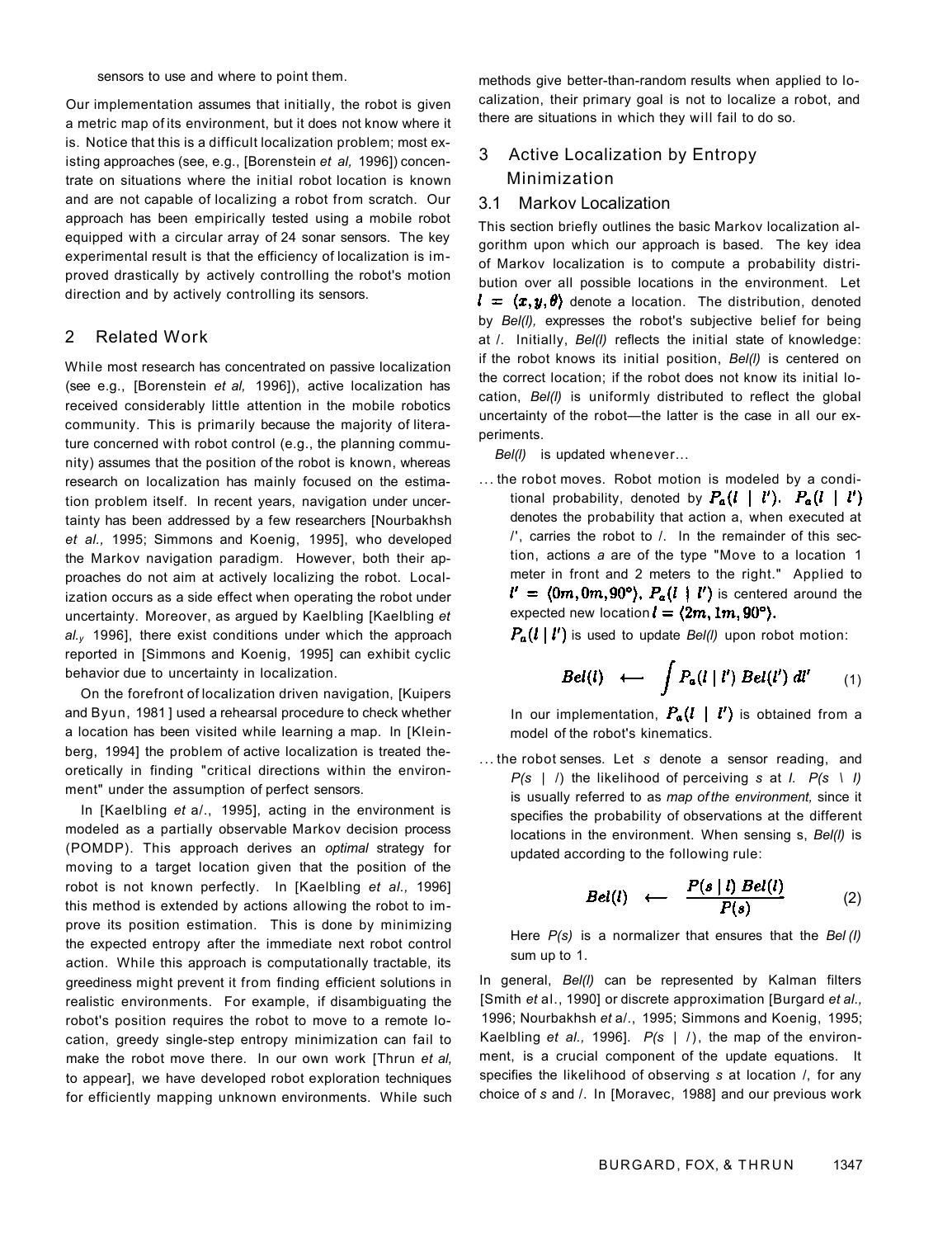[Burgard *et* al., 1996], *P{s* | *I)* is obtained from a metric model of the environment, and a model of proximity sensors. Whereas our approach is able to exploit arbitrary geometric features of the environment, [Nourbakhsh *et al,* 1995; Simmons and Koenig, 1995; Kaelbling *et al..,* 1996] first scan sensor data for the presence or absence of certain landmarks.

While our description of Markov navigation is brief, it is important that the reader grasps the essentials of the approach: The robot maintains a belief distribution *Bel(l)*  which is updated upon robot motion, and upon the arrival of sensor data. Probabilistic representations are well-suited for mobile robot localization due to its ability to handle ambiguities and to represent degree-of-belief. Recently, Markov localization has been employed successfully at various sites. However, Markov localization is passive. It does not provide means to control the actuators of the robot.

### 3.2 Active Localization

To eliminate uncertainty in the position estimate *Bel(l),* the robot must choose actions which help it distinguish different locations. The entropy of the belief, obtained by the following formula

$$
H = -\int Bel(l) \log(Bel(l)) dl,
$$
 (3)

measures the uncertainty in the robot position: If  $H = 0$ , *Bel(l)* is centered on a single position, whereas H is maximal, if the robot is completely uncertain and *Bel(l)* is uniformly distributed. The general principle for action selection can be summarized as follows: *Actions are selected by minimizing the expected future entropy.* 

To formally derive the expected future entropy upon executing an action a, we have to introduce two auxiliary notations: Let *Bela(l)* denote the belief after executing action a, and let  $Bel_{a.s}(l)$  denote the belief after executing o and sensing s. Both  $Bel_a(l)$  and  $Bel_{a,s}(l)$  can easily be computed from *Bel(l)* using the Markov positioning update equations (1) and (2). The expected entropy, conditioned on the action, can then be expressed by the following term:

$$
E_{\alpha}[H] = -\int Bel_{\alpha,s}(l) \log(Bel_{\alpha,s}(l)) dl \qquad (4)
$$

$$
= - \iint Bel_{a,s}(l) \log(Bel_{a,s}(l)) p(s) \, dl \, ds(5)
$$

$$
= - \iint P(s \mid l) Bel_a(l) \cdot \log [P(s \mid l) Bel_a(l) p(s)^{-1})] \, dl \, ds \quad (6)
$$

The expression (6) is obtained from the definition of the entropy, by integrating over all possible sensor values a, weighted by their likelihood, and by applying the update rule (2). This simple, greedy principle—minimizing the expected future entropy—is the cornerstone of our active localization methods. For example, in *active sensing,* different actions a

correspond to different pointing direction of the robot's sensors. Whenever the robot senses, this pointing direction is determined by minimizing the expected entropy *Ea[H].* 

# 3.3 Active Navigation

Active navigation addresses the problem of determining where to move so as to best position the robot. At first glance, one might use simple motor control actions (such as "move 1 meter forward") as basic actions in active navigation. However, just looking at the immediate next motor command is often insufficient. For example, a robot might have to move to a remote room in order to uniquely determine its location, which might involve a long sequence of individual motor commands.

For this reason, we have chosen to consider arbitrary target points as atomic actions in active navigation. Target points are specified relative to the current robot location, not in absolute coordinates. For example, an action a = move(12m, 2m) will make the robot move to a location 12 meter ahead and 2 meters to the left, relative to its current location and heading direction. Additionally we take into account the cost of reaching a target point, which substantially depends on the length of the path and the obstacles on the path. The remainder of this section specifies the computation of the costs, the costoptimal path, and demonstrates how to incorporate costs into action selection.

Occupancy probabilities: Our approach rests on the assumption that a map of the environment is available, which specifies which point / is occupied and which one is not. Let *Pocc(l)* denote the probability that location / is blocked by an obstacle. The robot has to compute the probability that a target point *a* is occupied. Recall that the robot does not know its exact location; thus, it must estimate the probability that a target point *a* is occupied. This probability will be denoted  $P_{\text{occ}}(a)$ . Simple geometric considerations permit the "translation" from  $P_{\text{occ}}(l)$  (in real-world coordinates)  $iP_{\text{occ}}(a)$  n robot coordinates):

$$
P_{\text{occ}}(a) = \int Bel(l) P_{\text{occ}}(f_a(l)) dl \qquad (7)
$$

Here *fa(l)* is the coordinate transformation for transforming *a* from robot-centered coordinates to global coordinates, assuming that the robot is at /. In essence, (7) computes, for any  $\ell$ , the point a into real-world coordinates  $f_a(\ell)$  then considers the occupancy of this point  $(P_{occ}(f_{\alpha}(l)))$ . The expected occupancy is then obtained by averaging over all locations J, weighted by the robot's subjective belief of actually being there *Bel (I).* The result is the expected occupancy of a point *a* relative to the robot.

Cost and cost-optimal paths: Based on *POCc(a),* the expected path length and the cost-optimal policy can be obtained through *value iteration,* a popular version of dynamic programming (see e.g., [Littman *et al.,* 1995] for details). Value iteration assigns to each location a a *value v(a)* that represents its distance to the robot. Initially, *v(a)* is set to 0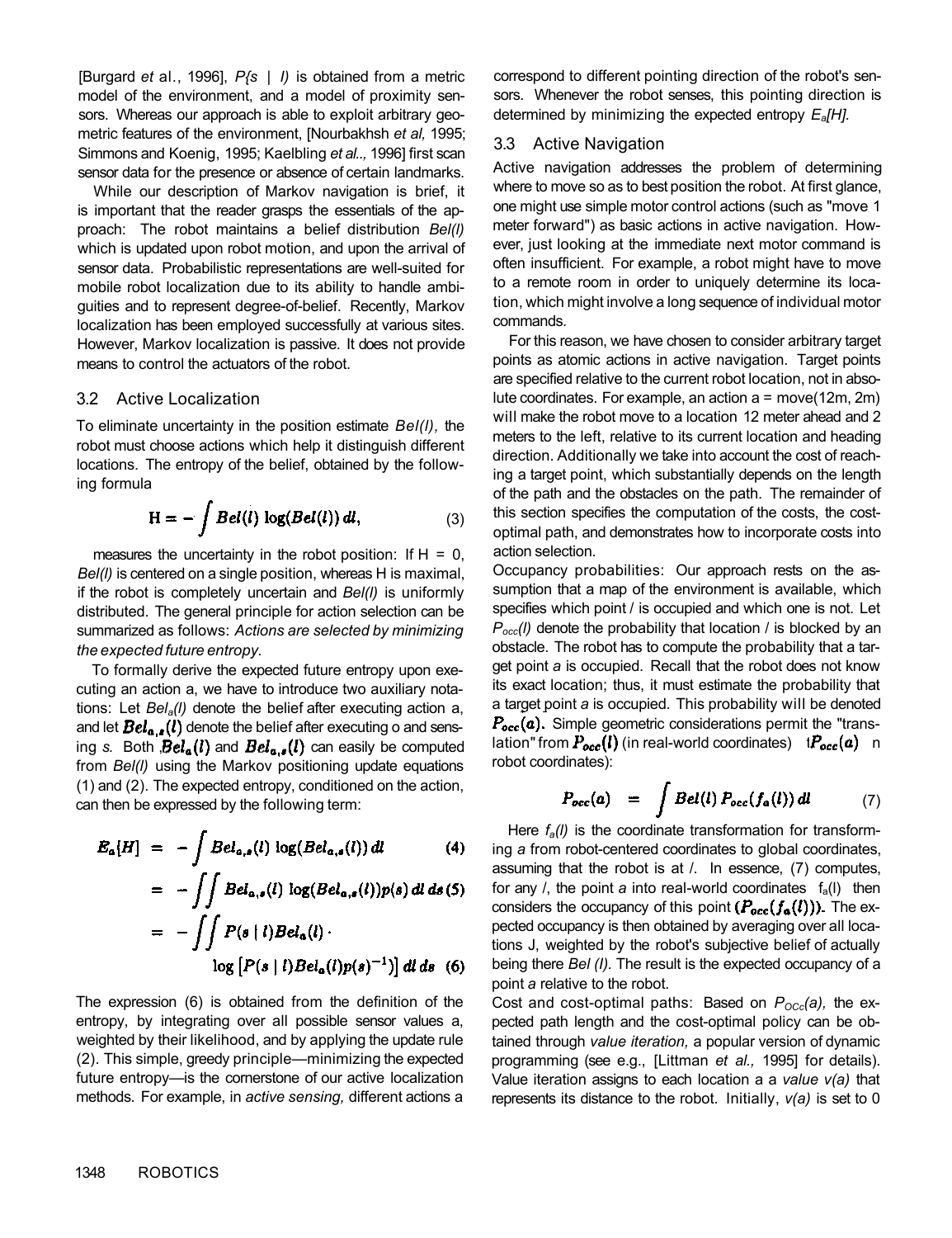for the location  $a = (0,0)$  (which is the robot's location), and **oo** for all other locations o. The value function  $v(a)$  is then updated recursively according to the following rule:

$$
v(a) \longleftarrow P_{occ}(a) + \operatorname{argmin}[v(b)] \qquad (8)
$$

Here *v(b)* is minimized over all *neighbors* of a, i.e., all locations that can be reached from *a* with a single, atomic motor command. (8) assumes that the costs for traversing a point *a* is proportional to the probability that *a* is occupied  $(P<sub>occ</sub>(a))$ . Iteratively applying (8) leads to the cost function for reaching any point *a* relative to the robot, and hill climbing in t; (starting at a) gives the cost-optimal path from the robot's current position to any location a.

Action selection: Armed with the definition of the expected entropy and the expected costs, we are ready to set the policy for selecting actions in active localization. At every point in time, the robot chooses the action a\* that maximizes

$$
a^* = \operatorname{argmin}(E_a[H] + \alpha v(a)) \tag{9}
$$

Here  $\alpha \geq 0$  determines the relative importance of certainty versus costs. The choice of *a* depends on the application. In our experiments,  $\alpha$  was set to 1.

This completes the description of active navigation with the purpose of localization. Note that active sensing is realized simply by pointing the sensor into the direction which minimizes the expected entropy of the action *a* = *move(Q,0).* To summarize, actions represent arbitrary target points relative to the robot's current position. Actions are selected by minimizing a weighted sum of (1) expected uncertainty (entropy) and (2) costs of moving there. Costs are considered because they may vary drastically between different target points.

### 3.4 Efficient Implementation

The active navigation and sensing methods described here have been implemented and tested using *position probability grids* [Burgard *et ai,* 1996]. This technique represents the location of the robot by a discrete three-dimensional grid. To achieve the level of accuracy necessary for predicting robot motion, the resolution of robot orientation is typically in the order of 1°, and the resolution of longitudinal information is often as small as 10cm.

While position probability grids are capable of approximating most probability functions of practical interest, they are computationally too expensive for active navigation. The complexity of computing the expected entropy is in *0(\L\* \* |S|), where *L* denotes the set of grid-cells in the position probability grids, and *S* the set of distinguishable sensations. For example, for a mid-size environment of size 100m<sup>2</sup>, *\L\* = 3,600,000 for the resolution specified above. If the number of possible sensations is large, computing the expected entropy is infeasible in real-time.

We have modified the basic algorithm in a variety of ways, to ensure all necessary quantities can be approximated in realtime. Most importantly, instead of integrating over all locations L, only a small subset of *L* is considered, assuming that  $L$  can be approximated by a set  $L_m$  of m Gaussian densities with means  $\mu_m \in L$ . The center of the Gaussians  $\mu_i$  are computed at runtime, by scanning locations whose probability *Bel(l)* exceeds a certain threshold. Our simplification is somewhat justified by the observation that in practice, *Bel(l)*  is usually quickly centered on a small number of hypothesis and approximately zero anywhere else. Without this modification, action selection could not be performed in real-time.

### 4 Experimental Results

The central claim of this paper is that by selecting actions thoughtfully, the results of localization can be significantly improved. The experiments described in this section were carried out using the mobile robot *RHINO,* an RWI B21 equipped with 24 sonar sensors.

#### 4.1 Active navigation

Active navigation was tested by placing the robot in an office environment (see Fig. 1). Notice that the corridor in this environment is basically symmetric and possesses various places that look alike, making it difficult for the robot to determine where it is. In this particular case, the robot must move into one of the offices, since only here it finds distinguishing features.



Fig. 1. Environment and path of the robot

In a total of 10 experiments, random wandering and/or wall following consistently failed to localize the robot. This is because our wandering routines are highly unlikely to move the robot through narrow doors, and the symmetry of the corridor made it impossible to uniquely determine the location. In more than 20 experiment using the active navigation approach presented here, the robot always managed to localize itself in a considerably short amount of time.

Fig. 1 shows a representative example of the path taken during active exploration, and also defines the positions and office names (1, 2, 3, A, B, C) used in the text. In this particular run we started the robot at position 1 in the corridor facing south-west. The task of the robot was to determine its position within the environment, and then to move into room *A* (so that we could see that localization was successful). After about ten meters of robot motion, it reached position 2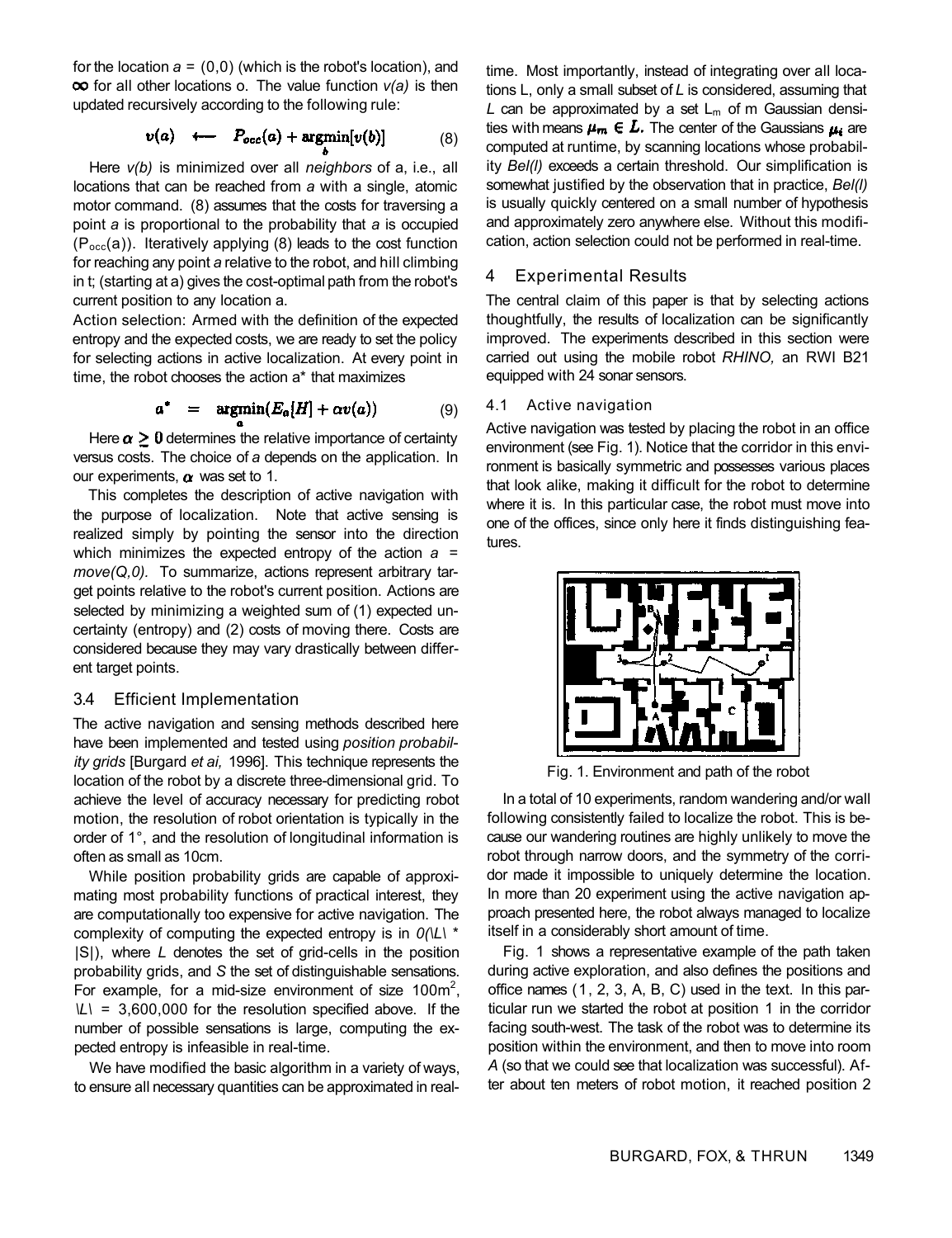

Fig. 3. Occupancy prob. *P0Cc(a)* at pos. 2 Fig. 4. Expected



Fig. 2. Belief *Bel(l)* at pos. 2

shown in Fig. 1. Fig. 2 depicts the belief *Bel(l)* at this point in time (more likely positions are darker). The positions and orientations of the six local maxima are marked by the six circles. The expected occupancy probabilities *P0cc{a)>* obtained by (7), are depicted in Fig. 3. High probabilities are shown in dark colors. Note that this figure roughly corresponds to a weighted overlay of the environmental map relative to the different local maxima, where the weights are given by the probabilities of the local maxima. Fig. 3 also contains the origin of the corresponding coordinate system. In this coordinate system a coordinate *(x,y)* represents a target point *x*  meters in front of the robot and *y* meters to the left. Fig. 4 shows the expected entropies of the target points, according to (6). As can be seen there, the expected entropy of locations in rooms is low, making them favorable for localization. It is also low, however, for the two ends of the corridor, since there the uncertainty can be further reduced. Finally, Fig. 5 displays the expected costs for reaching the different target points, (c.f., (8)). Based on the entropy-cost trade-off c.f. (Fig. 6), the robot decided at first to move to the end of the corridor and progressed to position 3.

At this point it is important to notice that the trajectory to the target point cannot be computed off-line. This is due to unavoidable inaccuracies in the world model and to unforeseen obstacles in populated environments such as our office. These difficulties are increased if the position of the robot is not known, as is the case during localization. To overcome these problems the robot must be controlled by a reactive collision avoidance technique. In our implementation a global planning module uses dynamic programming as described in



*Ea[H]* at pos. 2 Fig. 5. Expected costs *v(a)* at pos. 2



Fig. 6. *Ea[H]* + *v(a)* at pos. 2

section 3.3 to generate a cost minimal path to the target location (see [Thrun and Bucken, 1996]). Intermediate target points on this path are sent to our reactive collision avoidance technique described in [Fox *et al,* 1997]. The collision avoidance then generates motion commands to safely guide the robot to these targets. An overview of the architecture of the navigation system is given in [Buhmann *et al.,* 1995; Thrun *et al.,* to appear].



After reaching the end of the corridor (position 3) the belief state contained only two local maxima (see Fig. 7). Note that this kind of ambiguity can no longer be resolved without leaving the corridor. Accordingly the expected entropy of target points in the corridor is high compared to the expected entropy of actions which guide the robot into the rooms. Because of the state of the doors, which only influences the cost of reaching target points, the overall payoff (displayed in Fig. 8) is maximal for target points in rooms B and C. This is why the robot decided to move into the room behind him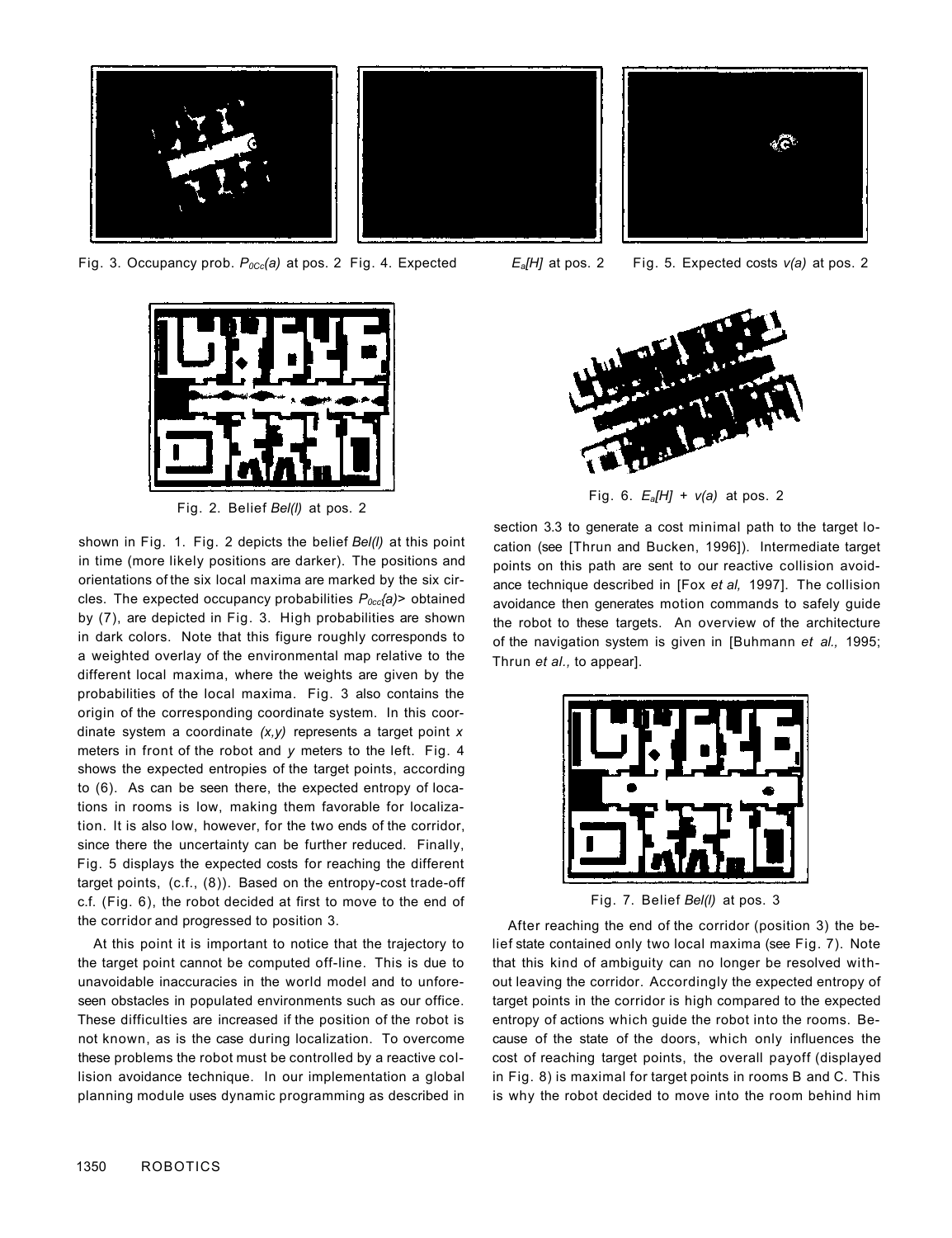on the right, which in this case turned out to be room B. After resolving the ambiguity between the rooms B and C the robot moved straight to the target location in room A. Fig. 9 shows the belief state at this final target point.



Fig. 8.  $E_{\alpha}[H] + v(a)$  at pos. 3



Fig. 9. Final belief  $Bel(l)$ 

In addition to runs in our real office environment we did extensive testing in simulated hallway environments taken from [Kaelbling et al., 1996]. Our active navigation system successfully localized the robot in every case by automatically detecting junctions of hallways and openings as crucial points for the localization task, and was uniformly superior to passive localization. The exact results are omitted for brevity.

# 4.2 Active Sensing

Our positive results were confirmed in the context of active sensing. Here we placed the robot in the corridor shown in Fig. 10. This corridor ( 23m x 4.5m, all doors closed) is symmetric except for a single obstacle on its side. Thus, to determine its location, the robot has to sense this obstacle.



Fig. 10. Corridor of the department

To simulate active sensing, we allowed the robot to read only a single sonar sensor at any point in time. As a passive method, we chose a sensor at random (a new sensor was chosen randomly for every reading, which was the best passive approach out of a number of alternatives that we tried). This passive method was compared to our active approach, where sensors are chosen by minimizing entropy.



Fig. 11. Entropy of belief states

The results are depicted in Figures 11 and 12. Fig. 11 plots the entropy of *Bel(l)* as a function of the number of sensor measurements, averaged over 12 runs, along with their variances (bars). As can be seen here, the entropy (uncertainty) decreases much faster when sensors are selected actively. Of course, minimizing entropy alone is not an indicator of successful localization; even a low-entropy estimate could be wrong.



Fig. 12. Estimation error

Fig. 12 plots the error in localization (measured by the *L1*  norm, weighted by *Bel (I))* for both approaches as a function of the number of sensor measurements. Here, too, the active approach is more efficient than the passive one. These results demonstrate the benefit of active localization.

# 5 Conclusions

This paper advocates a new, active approach to mobile robot localization. In active localization, the robot controls its various effectors so as to most efficiently localize itself. Based on *Markov localization* [Burgard *et ai,* 1996; Kaelbling *et al.,*  1996; Nourbakhsh *et* a/., 1995; Simmons and Koenig, 1995; Smith *et* a/., 1990], a popular *passive* approach to mobile robot localization, this paper describes an approach for determining the robot's actions during control. In essence, actions are generated by minimizing the future expected uncertainty, measured by entropy. This basic principle has been applied to two active localization problems: *active navigation,* and *active sensing.* In the case of active navigation, an extension has been developed that incorporates expected costs into the action selection, and also determines cost-optimal paths